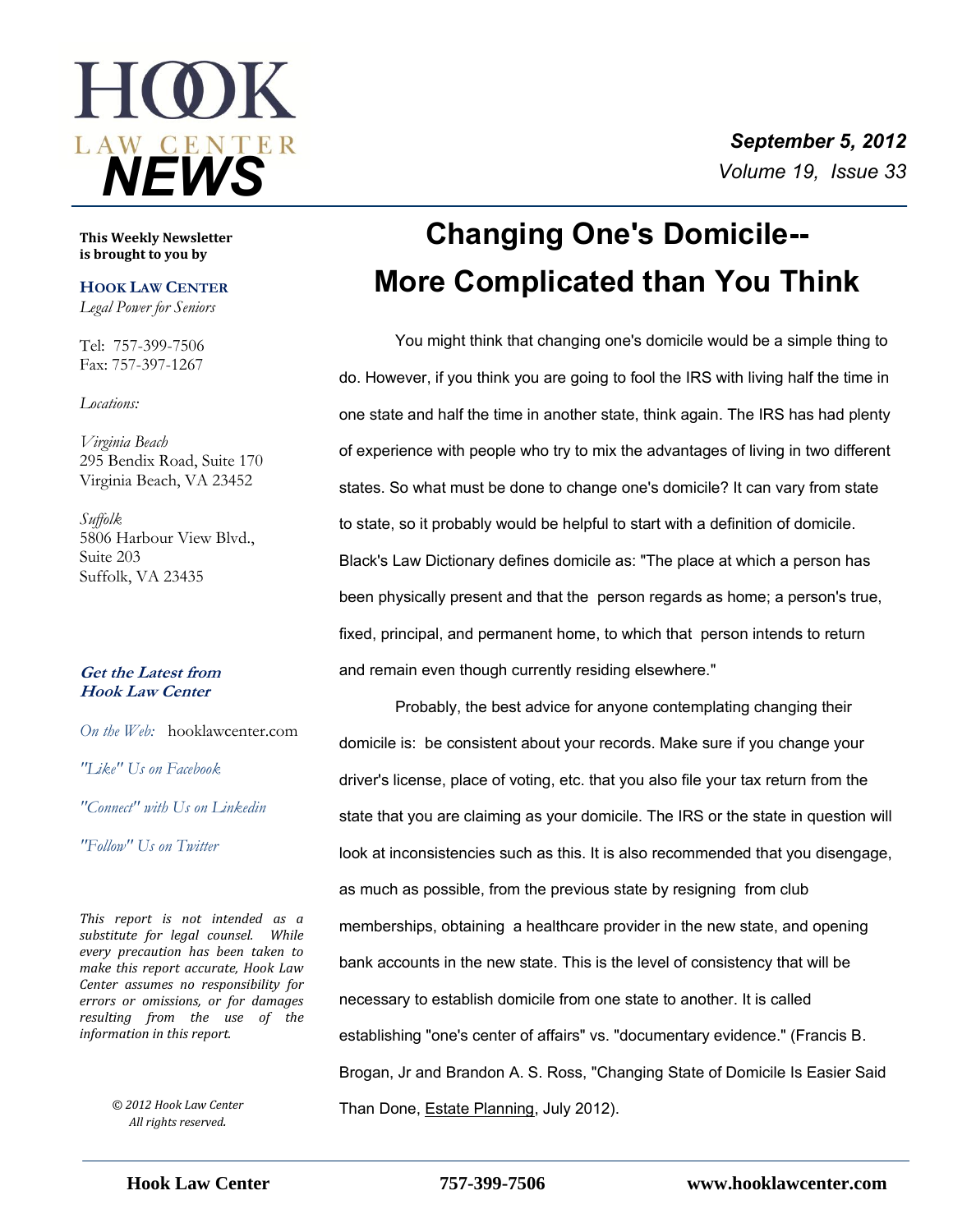

### **Changing One's Domicile--More Complicated than You Think(con't.)**

While this may seem absurd, there are court cases in which these very things were not done. For example, there is an Illinois case in which someone tried to establish Florida residency. Although he continued to work in Illinois, he did own a condominium in Florida. When he filed his federal tax return, however, he used his Illinois address. Also, when registering for a Florida driver's license and registering to vote, he used his parents' address in Florida, rather than the address of his condominium. Not surprisingly, the Illinois Department of Revenue found contradictory evidence for someone trying to change his state of domicile. It was ruled that he was an Illinois domiciliary. (Brogan and Ross, see above)

So in deciding whether or not to change one's state of domicile, one may want to consult an Elder Law Attorney to weigh the advantages and disadvantages of such a move. States such as Florida and Virginia do offer the benefit of permitting an irrevocable trust to be decanted into another trust. This allows assets from an irrevocable trust that is no longer working as intended to be transferred to an existing or new trust. Florida, however, does not recognize same-sex marriage. States like Massachusetts and New York do. In Florida, then, one of the partners in a same-sex couple would not be able to serve as a personal representative of their partner's estate after the spouse's death. (Brogan and Ross, see above) Some states have income or death taxes, while others do not. In conclusion, one should carefully weigh the costs and benefits of moving to a new state, especially toward the end of life.

# **ASK KIT KAT: Are Chocolate and Onions Poisonous to Pets**

Hook Law Center.: Kit Kat, are chocolate and onions poisonous to pets?

Kit Kat: Well, yes, but it also depends on the amount eaten and the size of the animal. Let's start with chocolate. According to Dr. Brutlag of the Pet Poison Helpline, chocolate has a chemical called theobromine, that dogs and cats can't tolerate as well as humans. It probably won't kill them, but it can cause them to become very agitated, active, and pant a lot. If a large quantity (2-3 ounces of baking chocolate, for example) is ingested, they could even suffer a heart attack or have a seizure. Also, dark chocolate is worse than milk chocolate for pets. It has more theobromine;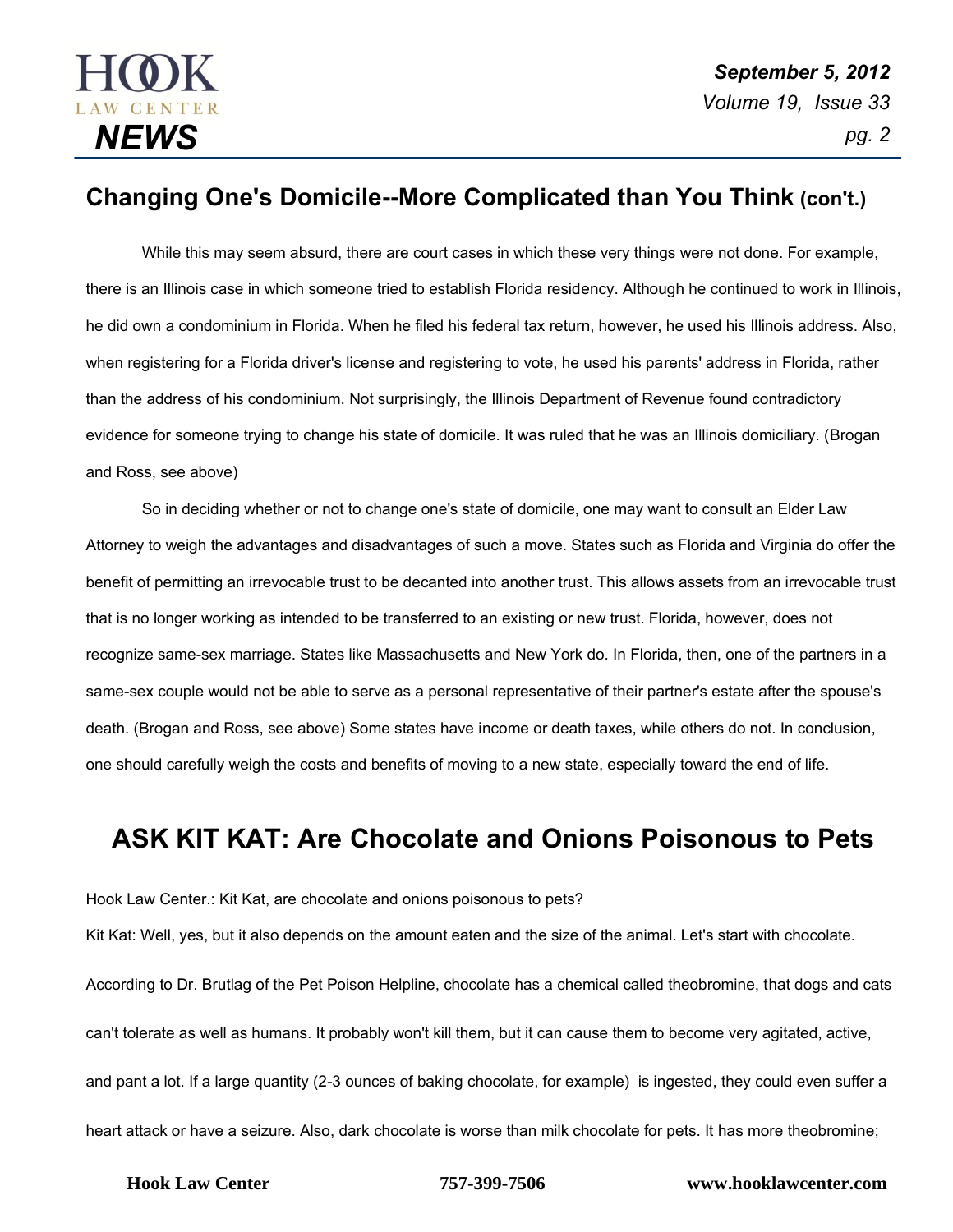

### **ASK KIT KAT: Are Chocolate and Onions Poisonous to Pets (con't)**

therefore, it is more poisonous. Now we cats don't seem to be interested in chocolate, so they usually don't have a problem with it. (Catherine Price, "What's Going on Inside your Pet's Head?" Parade Magazine, July 8, 2012).

As far as onions and their plant relatives of garlic, leeks, and chives, these are highly poisonous to pets, especially cats. Cats like to chew on plants and grass, and so they think the onions, etc. are just as harmless. And it doesn't matter whether the onions, etc. are fresh, frozen, cooked, or freeze-dried. They're equally poisonous. What these foods do is harm the animal's red blood cells. A sign that the cat may have eaten one of these inappropriate foods is that the cat will become extremely lethargic for 1-3 days. At worst, the cat could even need a blood transfusion. (Price, see above)

So watch your pets carefully! Like a child, they need to be supervised. Remember not to leave any of these foods out where they can get them.

> *"Like" Hook Law Center on Facebook for a chance to win great prizes!!*

### **Upcoming Seminars**

Hook Law Center is presenting a Veterans Aid & Attendance Seminar on September  $27<sup>th</sup>$  at Churchland House, 4916 West Norfolk Road, Portsmouth, Virginia 23703. To R.S.V.P. for this seminar, please call 757-483-1780 or 757-399- 7506. For more information on other upcoming seminars, please visit hooklawcenter.com/ resources/upcoming-seminars.html or call (757) 399-7506.

## **Distribution of This Newsletter**

Hook Law Center encourages you to share this newsletter with anyone who is interested in issues pertaining to the elderly, the disabled and their advocates. The information in this newsletter may be copied and distributed, without charge and without permission, but with appropriate citation to Hook Law Center, P.C. If you are interested in a free subscription to the *Hook Law Center News*, then please telephone us at 757-399-7506, e-mail us at [mail@hooklawcenter.com](mailto:mail@hooklawcenter.com) or fax us at 757-397-1267.

*This newsletter is not intended as a substitute for legal counsel. While every precaution has been taken to make this newsletter accurate, we assume no responsibility for errors, omissions, or damages resulting from the use of the information in this newsletter.*